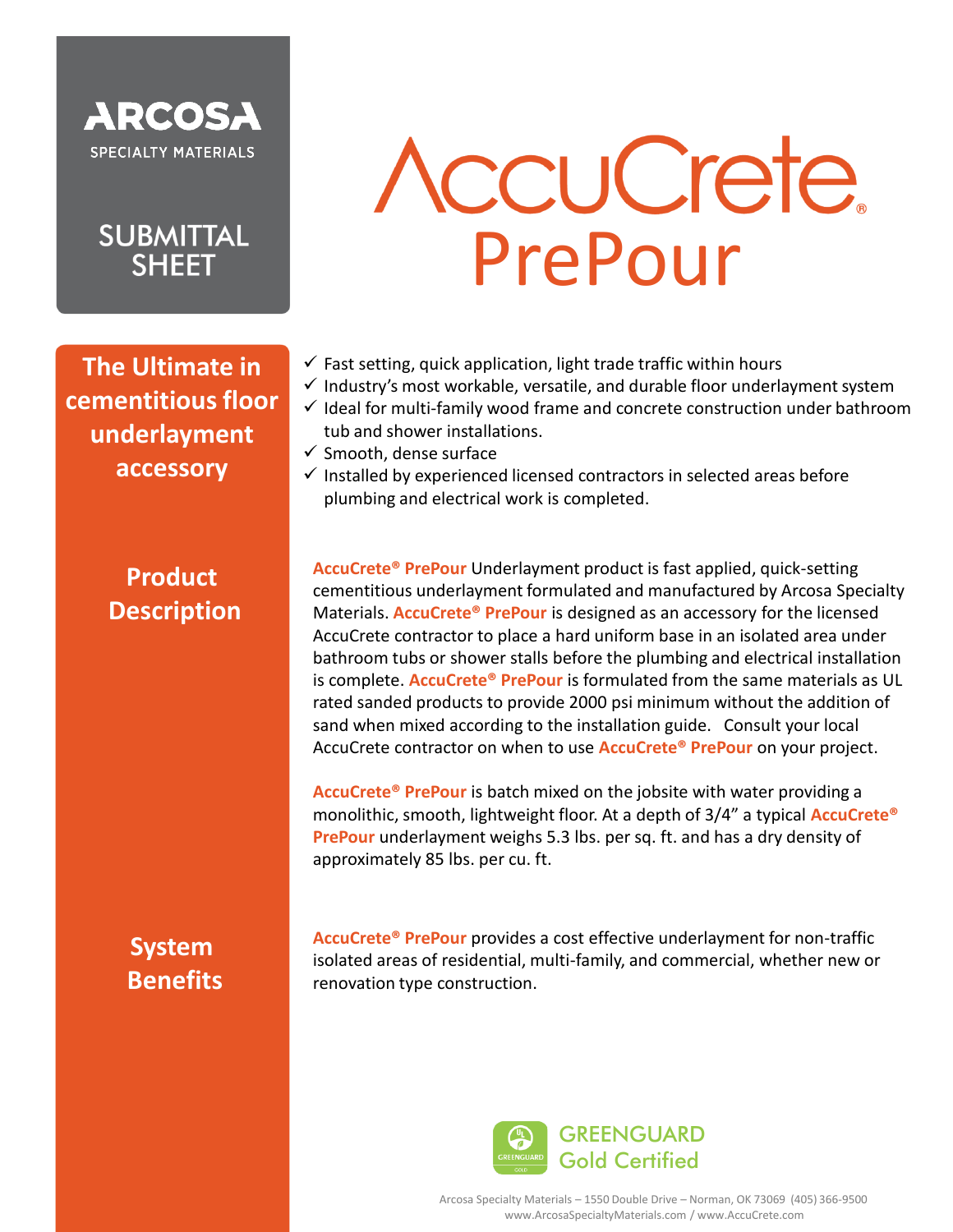



# **AccuCrete** PrePour

#### **Properties**

**Physical** 

| Color                  | <b>Gray Powder</b>                                             |
|------------------------|----------------------------------------------------------------|
| <b>Flow Properties</b> | High Flow w/ Self-Leveling Properties                          |
| Water Per Bag          | Water Per Bag 5.5 to 6.5 US Gal. per 80 lb. bag, $(3.5 - 4.0)$ |
|                        | U.S. Gal per 50 lb. bag.)                                      |
|                        |                                                                |
| Strength               | (ASTM C472) up to 2,600 psi depending on water content,        |
|                        | and slump size.                                                |
| Dry Density            | 75 to 85 lb./ ft <sup>3</sup>                                  |
| Recommended            | 3/8" to 2" in a single lift. Minimum 3/4" depth over all       |
| <b>Thickness</b>       | wood substrates.                                               |
| <b>Surface Burning</b> | ASTM E84 - Flame spread: 0, Fuel Contribution: 0, Smoke        |
| Characteristics        | Density: 0                                                     |
|                        | Fire testing of construction products and materials 119:       |
|                        | Pass                                                           |

#### **Limitations**

- ✓ No single application of **AccuCrete® PrePour** Underlayment should exceed 2" in depth. Consult your **AccuCrete**® licensed applicators on how to achieve depths greater than 2".
- $\checkmark$  Any material poured above a crawl space must be protected by a vapor barrier.
- ✓ After installation of the **AccuCrete® PrePour** Underlayment and prior to the resumption of construction, place temporary wood planking over underlayment after setting until installation of tub or shower fixtures.
- ✓ **AccuCrete® PrePour** Underlayment is not designed to be installed on or below grade, except over well-drained structural substrates.
- $\checkmark$  The structural floor should be designed to withstand loads with a minimum deflection criteria of L/360 for live loads and L/240 for combined live and dead loads.
- ✓ Unless otherwise stated, **AccuCrete® PrePour** Underlayment should not be used as a wearing surface.
- ✓ Unless otherwise stated, **AccuCrete® PrePour** Underlayment product should not be used for exterior applications or where they will come in prolonged contact with water.
- ✓ **AccuCrete® PrePour** Underlayment product is only one component of an isolated area of an effective floor-ceiling fire rated and sound rated assembly. Care must be taken in the installation of all construction.